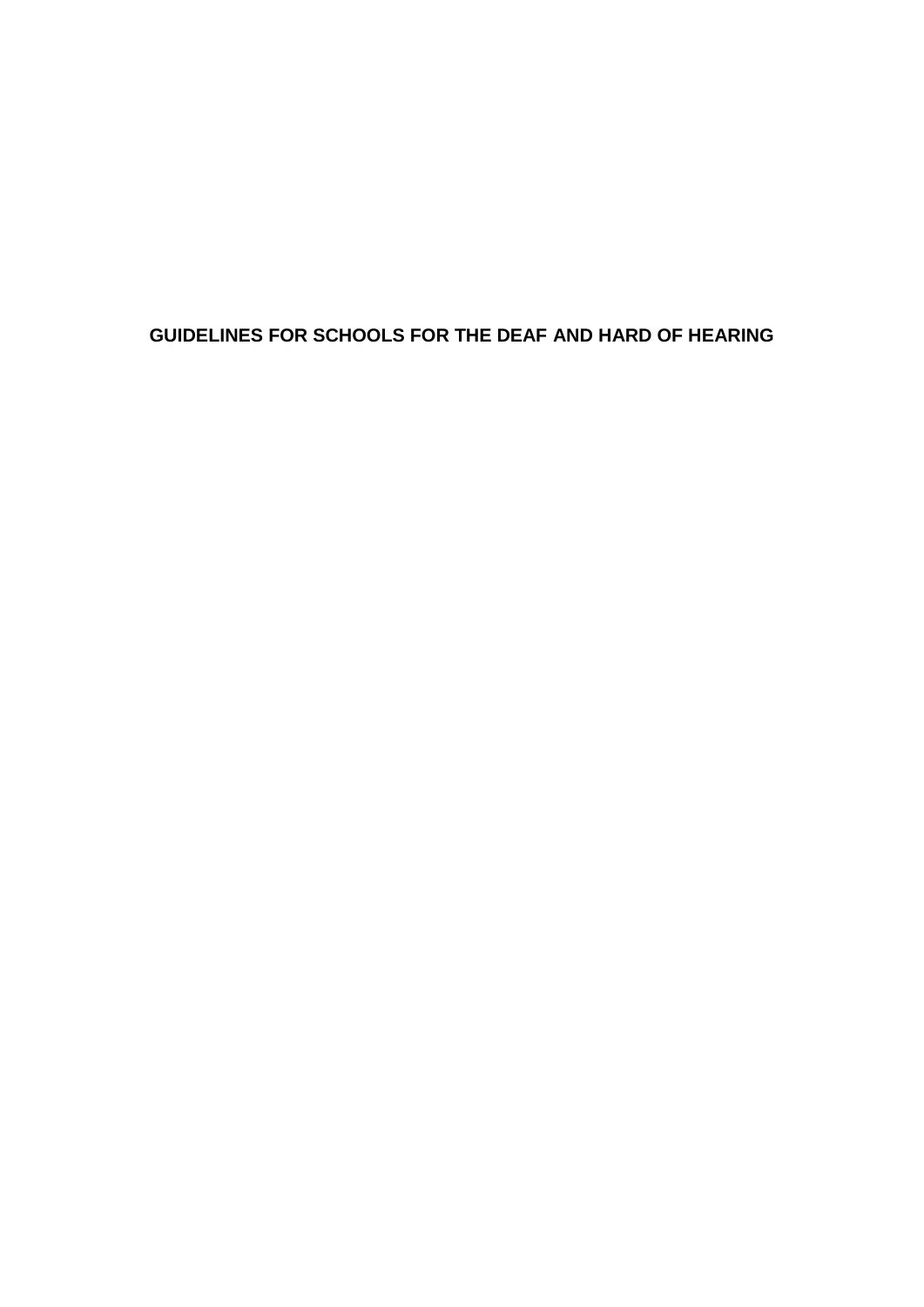# TABLE OF CONTENTS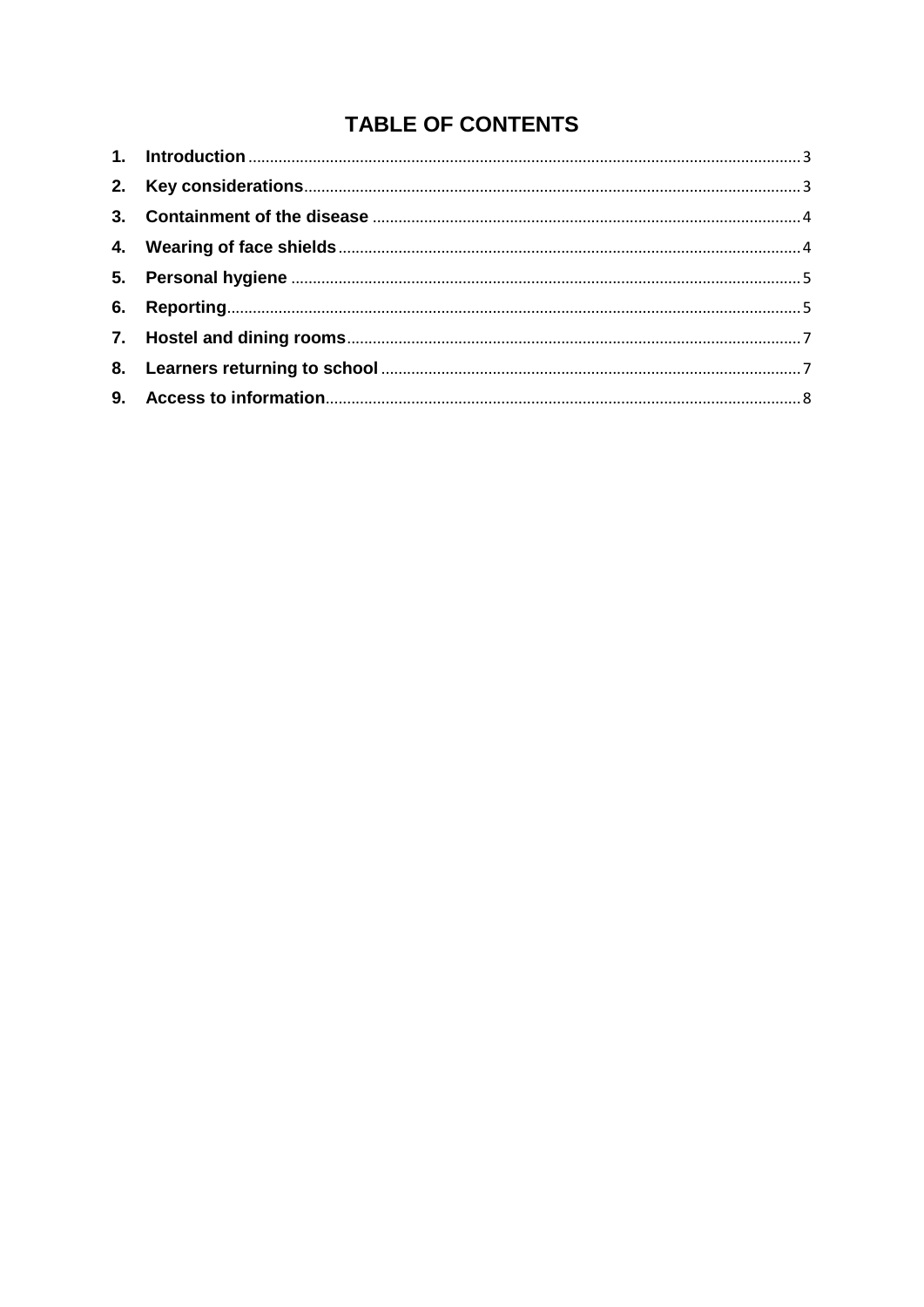#### **1. Introduction**

<span id="page-2-0"></span>The accommodation of learners who are Deaf and Hard of Hearing in schools and hostels during the COVID-19 pandemic requires the consideration of the complex and unique needs and accommodations required to ensure their school attendance is in their best interest. The Minister of Health, Dr Zweli Mkhize, has described the fight against COVID-19 as a people's war against the virus:

*We will defeat the pandemic on the basis of collective social behavioural change, that creates a whole new culture of distancing, of use of masks, cough etiquette and ensuring that everybody is cautious of their individual roles, because unless our citizens themselves take responsibility of infection control, then off course we will not be able to win*

From the above, it is obvious that our chance to win lies in our acts of meticulous planning, preparation and constant awareness. A higher degree of these capabilities is, however, required where schools have learners and persons with disabilities or who may be vulnerable and susceptible to contracting COVID-19. For instance, a range of complicating factors may arise in a school context, due to the nature vulnerabilities and the manner in which schools manage their daily practices in response to these complexities, that may compromise the safety of learners, teachers and support staff.

To this end, these guidelines provide an outline of the steps that may be taken in order to limit the chance of contracting the virus in Schools for Deaf and at the same time honour the rights and special needs of the Deaf and Hard of Hearing learner. Schools are alerted to the fact that the strength of these guidelines lies in them being used and applied in conjunction with directions from the following documents, which are freely available at [www.education.gov.za](http://www.education.gov.za/) :

- *Coronavirus Orientation Guidelines for Schools, Teachers, Support Staff and Learners on the COVID-19 Outbreak in South Africa;*
- *DBE Guidelines for Schools on Maintaining Hygiene during COVID-19 Pandemic;*
- *ELRC Collective Agreement 1 of 2020: Concession process to follow for employees with a comorbidity (COVID-19); and*
- *Standard Operating Procedure for the Prevention, Containment and Management of COVID-19 in Schools and School Communities.*

## **2. Key considerations**

- <span id="page-2-1"></span>2.1 Inform the Deaf and Hard of Hearing learner of the new measures in place to prevent the spread of the virus.
- 2.2 Give the learner information regarding the procedures. Tell the learner about the new procedures regarding the wearing of masks, sanitisation of hands and the taking of temperature. Discuss the steps in detail and inform the learner what he/she would be required to do.
- 2.3 Keep in mind that Deaf and Hard of Hearing learners will not be able to hear instructions given verbally and will have to be guided using Sign Language on where to stand. In some instance, this may mean that additional staff may have to be on duty for this purpose.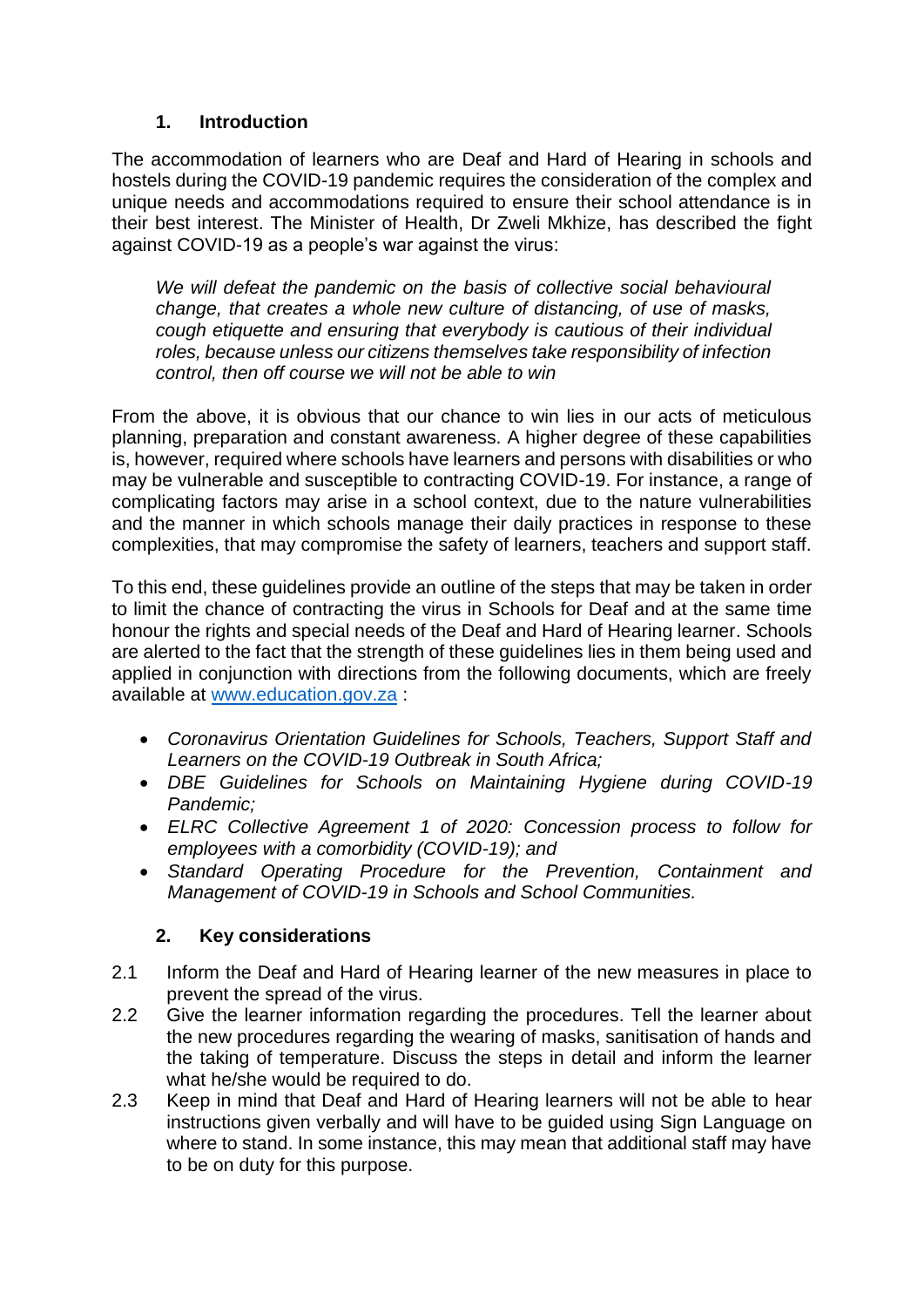2.4 Deaf and Hard of Hearing learner will not immediately be familiar with keeping the required distance between themselves and other learners, and must be reminded to keep this distance until it becomes routine to them.

### **3. Containment of the disease**

<span id="page-3-0"></span>All learners, educators and support staff should:

- 3.1 Heed the directives issued by the President and the guidance provided by the Ministry of Health with regard to COVID-19.
- 3.2 Avoid gatherings as the disease is spread through direct contact with the respiratory droplets of an infected person, which are generated through coughing, sneezing or talking.
- 3.3 Maintain a social distance of at least 1.5 to 2 meters with others, where possible. It is recommended that a phased approach to the arrival and departure of learners must be applied to further limit physical interaction. Staggering break times must also be used to prevent a concentration of learners in common areas.
- 3.4 Avoid touching the face (i.e. eyes, nose, mouth) with unwashed hands, as well as handshakes, hugs, kisses and sanitise or use soap and water to wash hands frequently.
- 3.5 Avoid sharing electronic devices, utensils and meals or drinks, textbooks, stationery or any other items. In order to support this, these items must be sanitised or washed with soap and water regularly.
- 3.6 Consult a healthcare facility if there is a suspected COVID-19 infection.
- 3.7 Inform the education authorities immediately if a learner, educator, support staff or parent/caregiver has been in direct contact with an infected person, or if they are diagnosed with COVID-19.
- 3.8 Contribute to the eradication of all forms of stigma and discrimination as a result of COVID-19.

## **4. Wearing of face shields**

<span id="page-3-1"></span>Due to the unique needs of Deaf and Hard of Hearing learners in terms of the core importance of full visual access to the face as part of South African Sign Language, the value of lipreading for any learners who rely on this visual feature, as well as the need for the unrestricted access to speech for those learners who rely on amplification, learners need to:

- 4.1 wear transparent face shields at all times according to the requirements of the Department of Health.
- 4.2 learn the following:
	- 4.2.1 that before touching the face shield, they must clean their hands with an alcohol-based hand rub, any appropriate sanitiser available or soap and water.
	- 4.2.2 not to remove the face shield when speaking, coughing or sneezing, especial when there are other people nearby.
	- 4.2.3 not to exchange their face shields with other learners.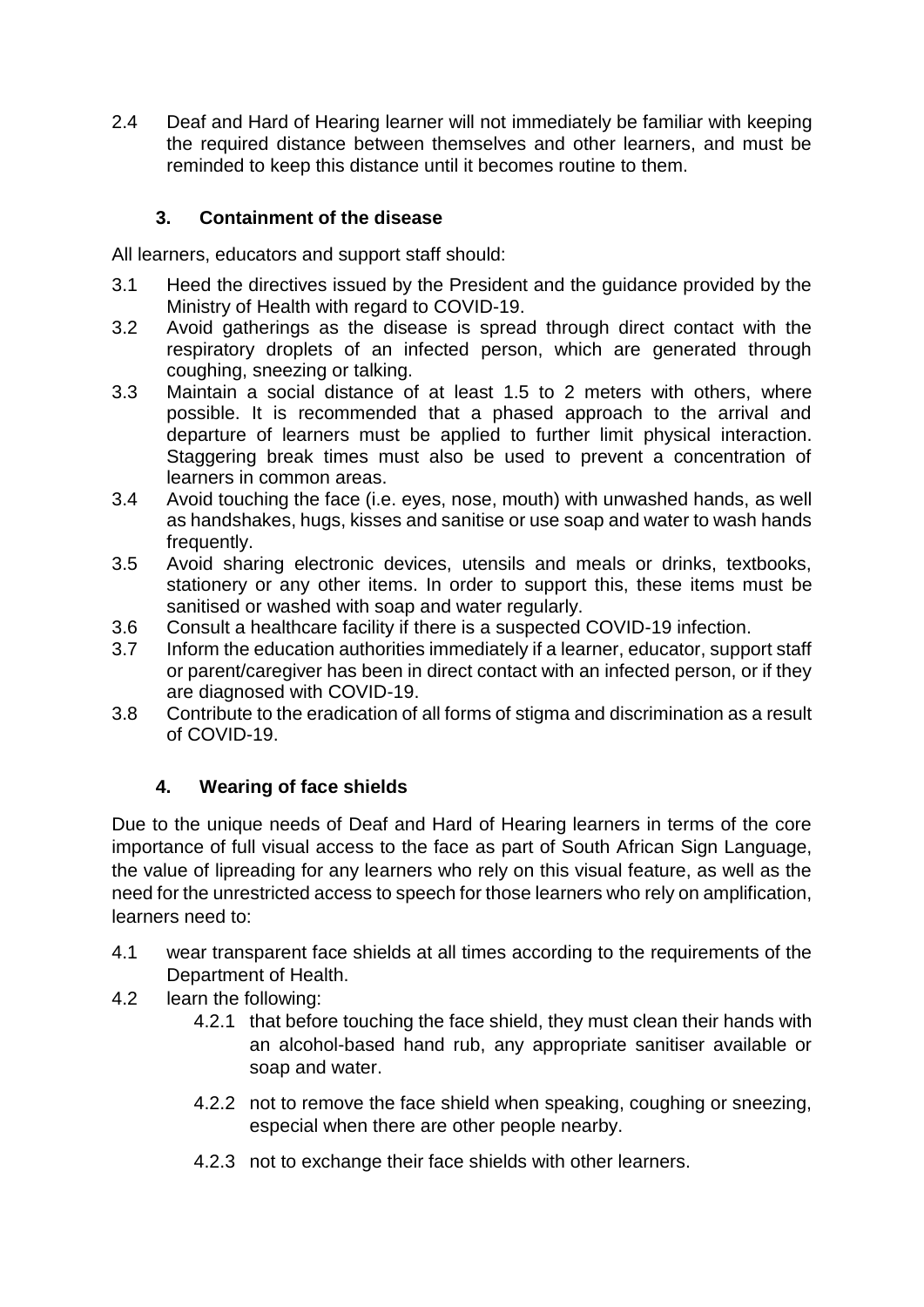4.3 Face shields need to be cleaned with warm soapy water and dried in the sunlight. Communication should be distributed to parents, learners, educators and all staff on taking care of the face shields.

#### **5. Personal hygiene**

- <span id="page-4-0"></span>5.1 Learners must be encouraged to do the following:
	- 5.1.1 Frequent washing or sanitising of hands, with soap and water, for at least 20 seconds at a time.
	- 5.1.2 Learners must maintain personal hygiene. Schools much consider allowing learners to wear civvies in order to encourage clean clothes daily.
	- 5.1.3 Learners should, if possible, avoid touching their faces and more specifically avoid touching their eyes, mouths and noses. We recognise that this can be a challenge because of the nature of signing, however for this reason particular attention needs to be given to this point.
	- 5.1.4 Learners must cover a sneeze or cough with a flexed elbow or tissue and then immediately dispose of the tissue and then also properly sanitise their hands afterwards.
- 5.2 Schools must also refer to the *DBE Guidelines for Schools on Maintaining Hygiene during the COVID-19 Pandemic*.

#### <span id="page-4-1"></span>**6. Reporting**

- 6.1When a child/learner appears to be sick or displays symptoms of COVID-19, such as dry cough, high fever, respiratory distress or shortness of breath, loss of taste or smell, diarrhoea or report a sore throat, the procedure below must be followed:
	- 6.1.1 Isolate the learner and keep them separate from other learners and staff until they can be assessed by a health professional. The school is to ensure that the learner has full understanding of what is happening and why, making use of South African Sign Language and/or their preferred medium of communication to avoid any unnecessary anxiety.
	- 6.1.2 Provide the learner with a transparent face shield if they do not already have one on.
	- 6.1.3 The parents, caregivers or guardians of the child/learner must be informed immediately.
	- 6.1.4 Call the school nurse or the facility manager of the nearest health facility, the NICD toll-free emergency hotline for COVID-19 (0800 029 999) or the provincial officials, whose details are listed in the DBE *Standard Operating Procedure for the Prevention, Containment and Management of COVID-19 in Schools and School Communities.*
	- 6.1.5 The school will be advised on any further actions to be taken.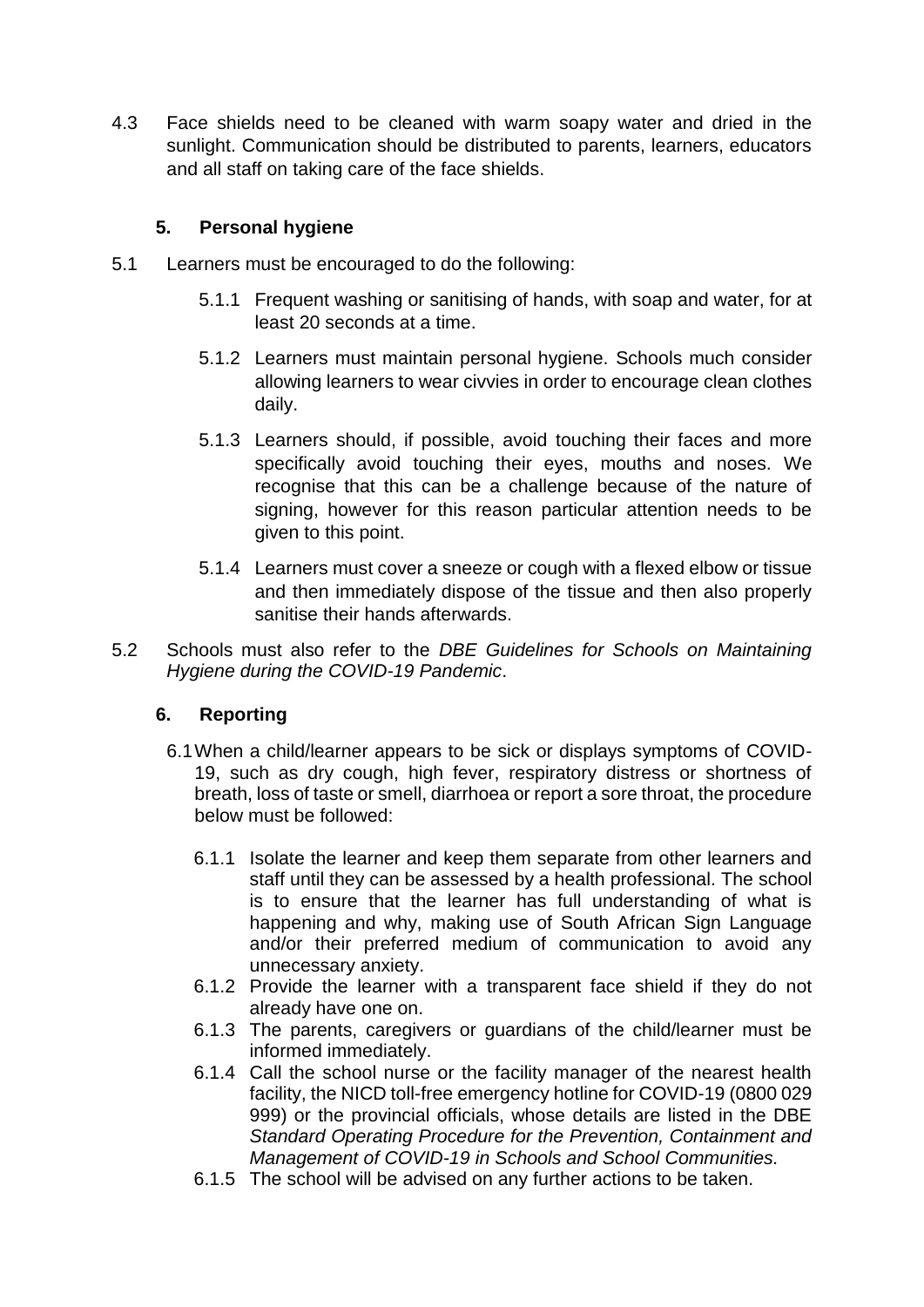- 6.2When a case of COVID-19 is confirmed, the following action should be taken:
	- 6.2.1 The school will be contacted by the relevant public health officials to discuss the case, identify people who have been in contact with the infected person and advise on further actions or precautions that should be taken.
	- 6.2.2 If a school has not been contacted regarding a possible case of COVID-19 in the school, they must contact the relevant provincial official whose details are listed in the DBE Circular 1 of 2020 or the NICD toll-free emergency hotline for COVID-19 on 0800 029 999 for referral to the relevant contact.
	- 6.2.3 Public health officials, with the assistance of relevant staff, will conduct a risk-assessment and provide recommendations on the management of children/learners and staff.
	- 6.2.4 In most cases, closure of the school will not be necessary. The decision to close will be school- and context-specific, and must follow the procedure in Section 5.9 of the *Standard Operating Procedure for the Prevention, Containment and Management of COVID-19 in Schools and School Communities*.
- 6.3 Where a child/learner may have been exposed to a suspected/probable case of COVID-19, or a suspected case for whom testing for COVID-19 is inconclusive as reported by the laboratory, the following action must be taken:
	- 6.3.1 If a child/learner has been in contact with a suspected case of COVID-19 in a school, no restrictions or special control measures are required until the laboratory test results for COVID-19 have been received. This needs to be communicated clearly and accessibly to the Deaf or Hard of Hearing learner to ensure no unnecessary anxiety.
	- 6.3.2 There is no need to close the institution or send other children/learners or staff home or hostel.
- 6.4 Where a child/learner may have been exposed to a confirmed case of COVID-19, the following action must be taken:
	- 6.4.1 All close contacts of a confirmed COVID-19 case are required to quarantine in their homes or any other approved facility for 14 days while being monitored for symptoms. This means that the learner may not attend school or classes during this period, and the school must make alternative and appropriate arrangements for them to continue to receive education. The learner needs to fully understand why this is happening and what quarantining means over the 14 days at home.
	- 6.4.2 Learners who are not contacts of a confirmed case should attend school. Family and friends who have not had close contact with the confirmed case do not need to take any precautions or make any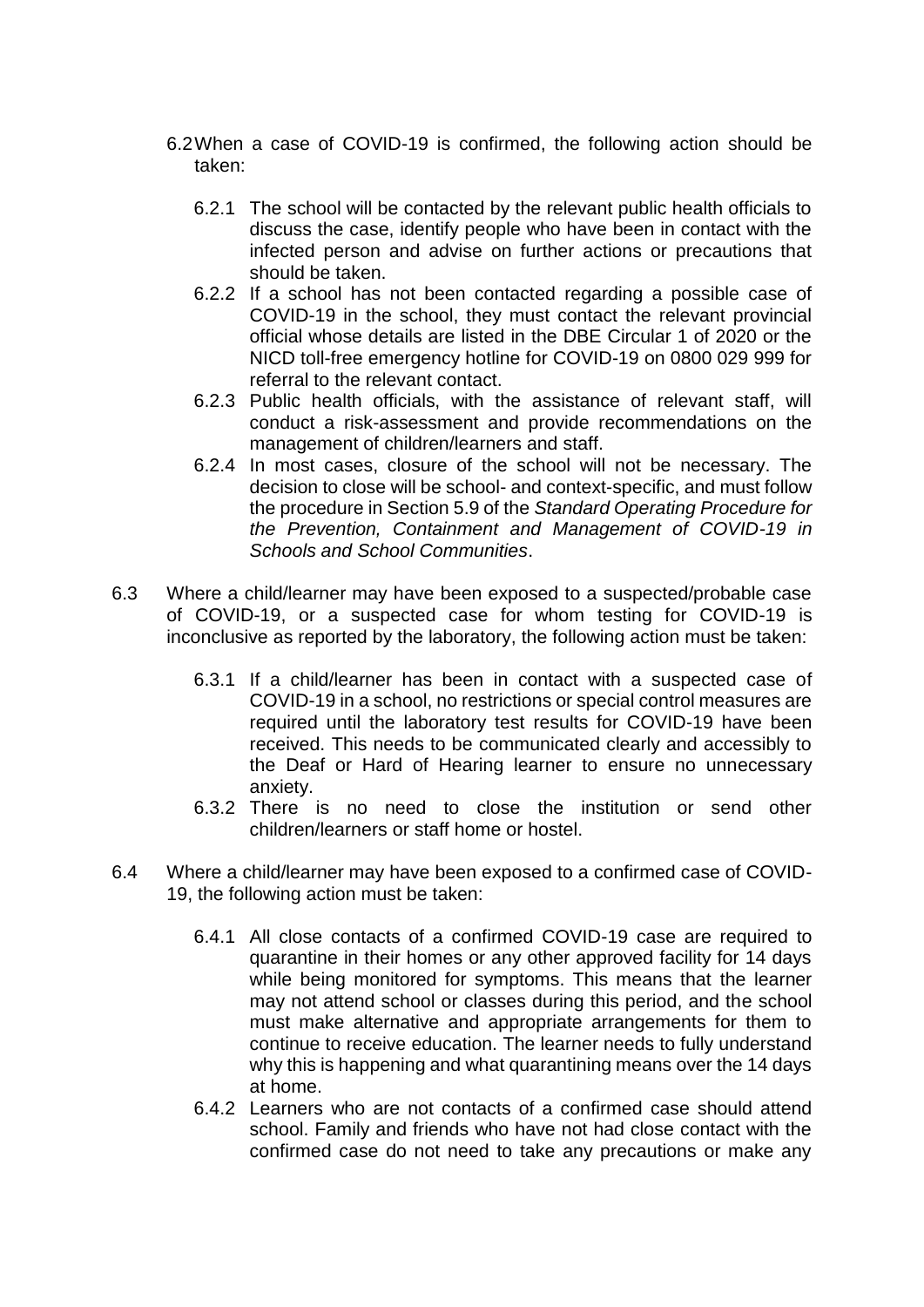changes to their own activities such as reporting to school or work, unless they begin to develop symptoms.

- 6.4.3 Learners who have interacted with a healthy contact of a confirmed case, specifically, should not be excluded from school. A person who comes into contact with the healthy contact of a confirmed case, is unlikely to result in transmission.
- 6.4.4 All case contacts who become symptomatic will be immediately tested by health authorities for COVID-19, and if they test positive for COVID-19, active contact tracing and self-quarantine of all contacts will be implemented.
- 6.5 Keeping learners at home or closing schools is a serious decision which may restrict the learners' ability to acquire education, amongst other considerations. The decision to direct learners to stay at home or any other approved facility, because of possible exposure to, or infection with COVID-19 should be justified by the available scientific evidence and must be directed by the accountable health authorities.

#### **7. Hostel and dining rooms**

- <span id="page-6-0"></span>7.1 Learners must adhere to physical distancing guidelines by keeping at least 1.5m or 2m apart and also ensuring this spacing between beds, at the tables and when queuing for food. This means that learners must under no circumstances share beds or share their food and utensils with other learners.
- 7.2 Learners must bathe/shower daily with warm water and soap and wear shoes when going to the bathroom. This means that there must always be a sufficient supply of (warm) water and soap.
- 7.3 Learners must be encouraged not to socialise in other learners' rooms. However, this may have negative consequences for the wellbeing of learners. Therefore, schools must therefore find creative ways of ensuring sufficient opportunities to socialise safely and that learners' mental and emotional wellbeing is not undermined.
- 7.4 Learners must be encouraged not to share beds, towels, wash cloths, eating utensils and/or food and drinks or any other items.
- 7.5 Learners must wear face shields at all times, particularly when they are around other persons or fall in the categories as specified in the *Standard Operating Procedure for the Prevention, Containment and Management of COVID-19 in Schools and School Communities*.
- 7.6 If a learner is sick at the hostel, guidance in section 5.3 of the *Standard Operating Procedure for the Prevention, Containment and Management of COVID-19 in Schools and School Communities* must be followed.

#### **8. Learners returning to school**

- <span id="page-6-1"></span>8.1 The following categories of learners may not return to school:
- 8.1.1 *Learners with comorbidities that pose a risk to severe COVID-19 as guided by the Department of Health*: For these learners, schools must ensure that they set up appropriate mechanisms for these learners to continue with their education.